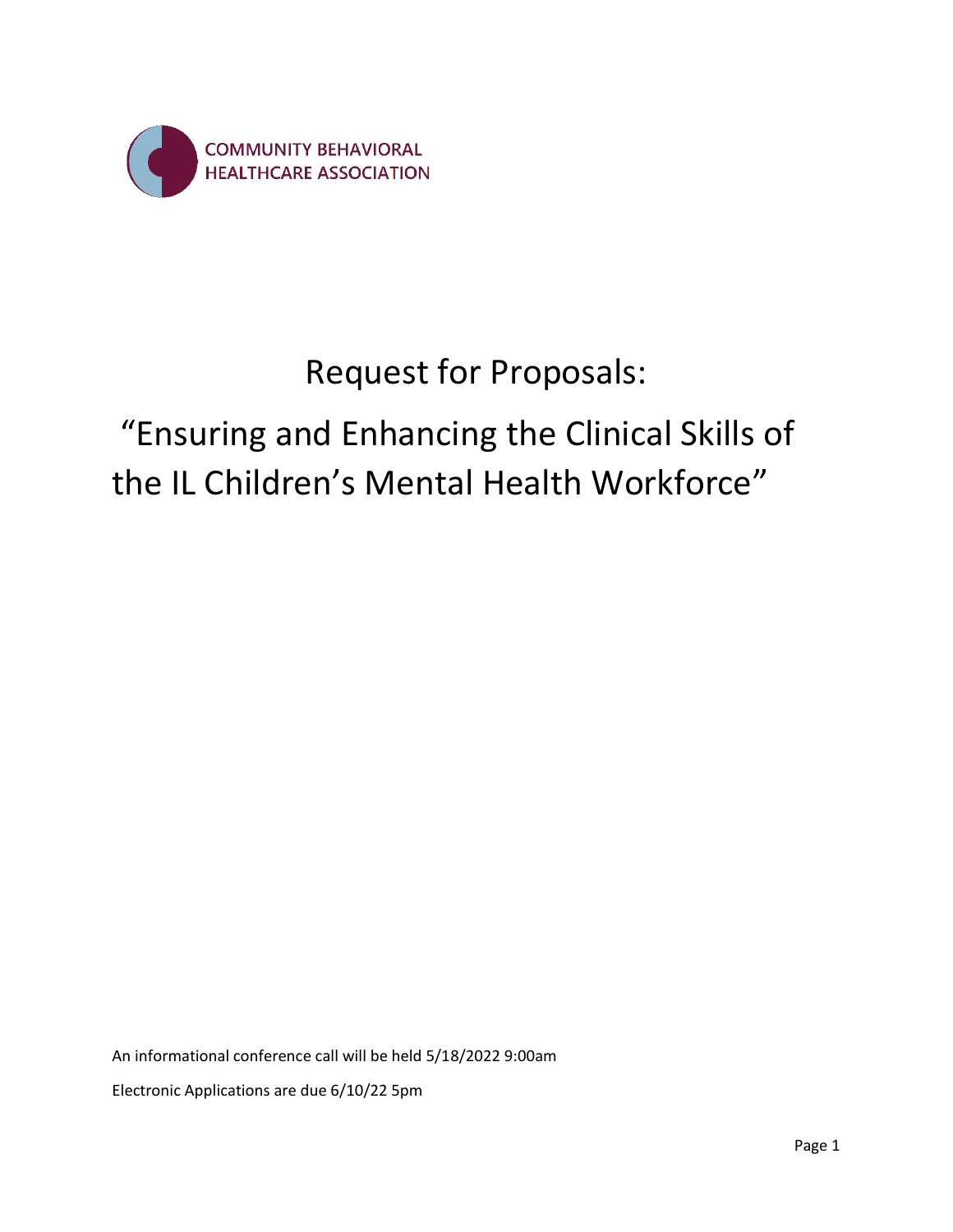## **REQUEST FOR PROPOSALS**

## **"Ensuring and Enhancing the Clinical Skills of the Children's Mental Health Workforce in Illinois"**

This proposal outlines a plan to implement a model of clinical supervision with intern stipends for the Children's Mental Health workforce in Chicago and across Illinois within six Illinois state certified Community Mental Health Centers or Behavioral Health Clinics. Community Behavioral Healthcare Association of Illinois (CBHA) will administrate a program that will provide funding for clinical supervision and a stipend for interns to qualified organizations that provide community mental health services to children and adolescents from ages 5-18 years old. This program will enable selected organizations to improve clinical skills of staff and interns and enhance the quality of services to children and families seeking services.

## **INTRODUCTION**

The Community Behavioral Healthcare Association of Illinois (CBHA) is a 501c-4 not-for-profit organization in its 50th year of operation. CBHA is a statewide association of providers of mental health and substance use services that is headquartered in Springfield, Illinois. Our main purpose is to improve the availability and quality of community mental health and substance use services to all citizens in Illinois. Illinois is experiencing an unprecedented children's mental health workforce crisis. COVID has greatly impacted the historical workforce challenges experienced by Community Mental Health Centers (CMHCs) and Behavioral Health Clinics (BHCs) which are not able to compete for staff due to the high complexity of clients served and significant low reimbursement rates. Organizations statewide are experiencing record high staff vacancies which result in waitlists and dramatically decreased access to children's mental health services.

In addition, there is acknowledgement that recent interns and new graduates are less prepared to meet the complex needs of youth and families receiving services and require more intensive training and supervision.

The lack of an adequate pipeline of a diverse workforce is also a factor in the workforce crisis. There is an inherent inequity in the internship process. In addition to paying tuition which may include taking out loans, many students, particularly low-income, are unable to afford to fulfil the 1000 unpaid hours to complete an internship thus decreasing the diversity and availability of the workforce.

## **DESCRIPTION OF GRANT**

Six (2 year) grants will be awarded to eligible Community Mental Health Centers or Behavioral Health Clinics who are currently providing child and adolescent mental health services-**three will be awarded to agencies serving youth within the city of Chicago, 3 serving youth outside the city of Chicago.** 

- One .5 FTE dedicated LPHA clinical supervisor to provide clinical supervision and training to four interns and 2 or more additional license eligible clinicians.
- Selected agencies will act as fiscal agent for 4 second year master's interns each year in providing \$2,500 stipends.
- Selected agencies will participate in an independent evaluation and 2 learning community sessions each year. The evaluation team will be identified through the Illinois Children's